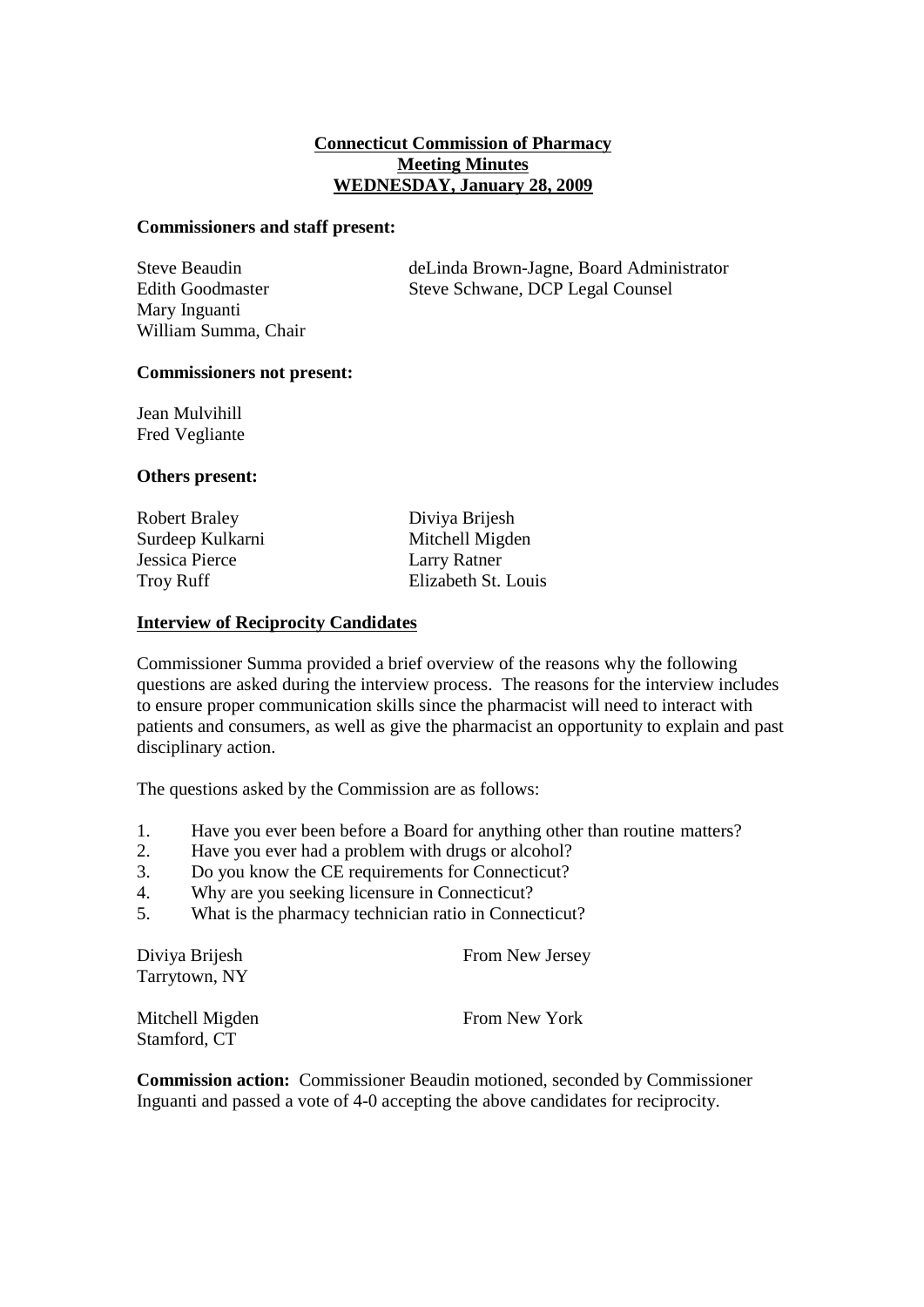# **First Time Managers**

Commissioner Summa explained the responsibilities of the first-time pharmacy manager and the reason for their appearance before the Commission. (A handout which has answers to questions first-time managers may have will be sent via e-mail to the pharmacists.) Commissioner Summa also stressed the importance of the pharmacy manager's role as opposed to the front-store manager (in many retail settings).

Commissioner Inguanti also provided a brief overview of reporting errors and the MedWatch program.

PCT.10912 Southington

Jessica Pierce Price Chopper

Elizabeth St. Louis CVS #1080 PCT.10186 New London, CT

Surdeep Kulkarni PCT.11006

## **Application for Pharmacy Internship**

None

## **New Pharmacy Applications**

None

## **Pharmacy Remodel**

Suburban Pharmacy LTC, Inc. (PCY.2051) 342 North Main Street, Ste 70 West Hartford, CT 06117

**Commission action:** Commissioner Goodmaster motioned, seconded by Commissioner Inguanti and passed a vote of 4-0 to approve the above pharmacy remodel.

## **Pharmacy Relocations**

None

## **Legal Matters**

**DN 08-1741** Ngoc-Bich Tran, pharmacist (PCT.10118), committed two prescription errors within a three-year period; completed CE course. *Approved agreement is for a Letter of Reprimand.*

**DN 08-1728** Phong Nguyen, pharmacist (PCT.9579), dispensed legend drug without a prescription; also committed a prescription error. *Approved agreement is for a stayed*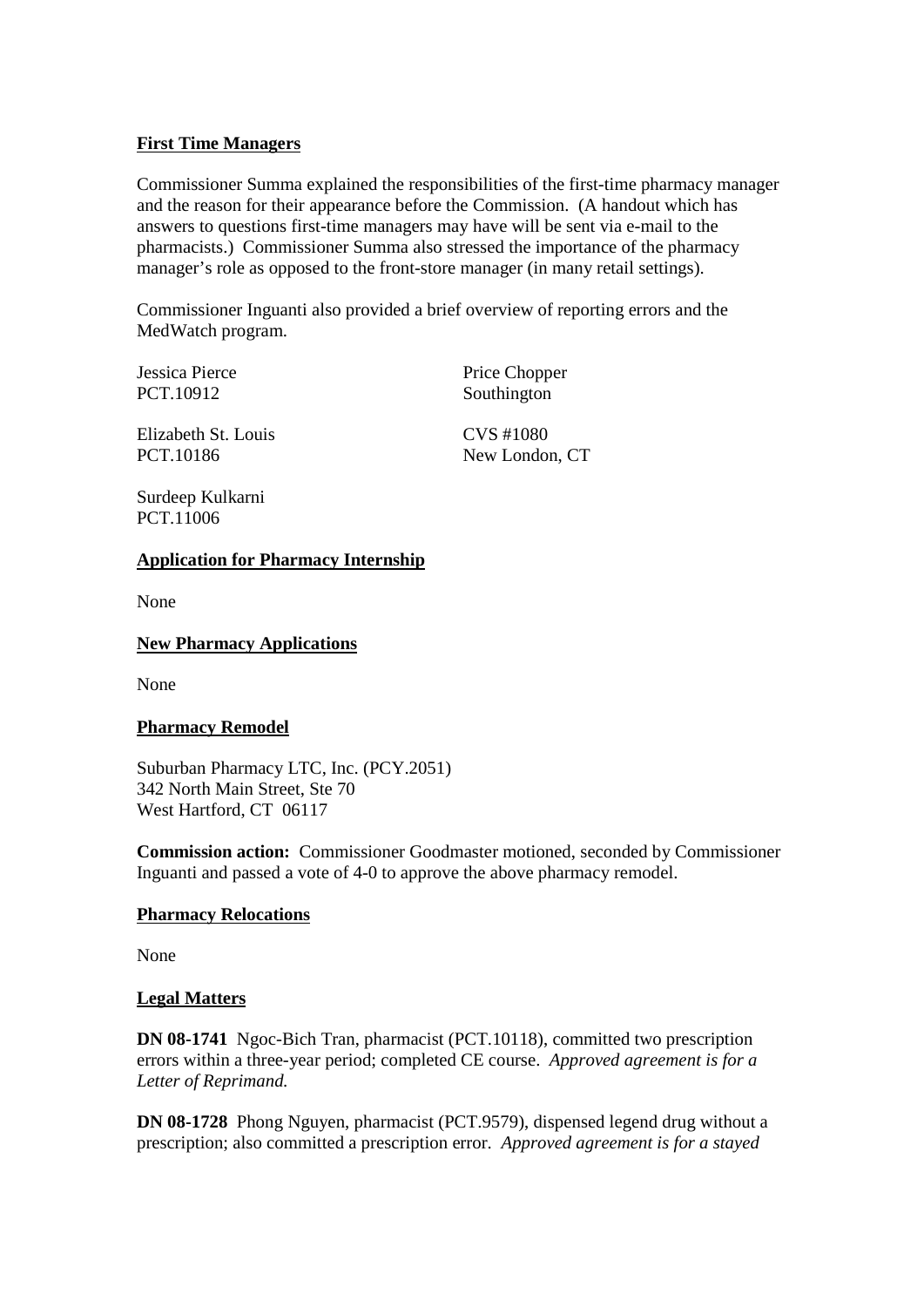*two-week suspension, a one-year probation, a \$1,000 civil penalty and a Letter of Reprimand.*

**DN 08-1742** CVS/Pharmacy (PCY.1085) failed to have controlled substance invoices available for an inspection; have all pharmacists sign refill signature log; and maintain records of all Technician training. *Proposed agreement is for a \$4,500 civil penalty.*

**DN 08-1795** CVS/Pharmacy (PCY.1568) and CVS/Pharmacy (PCY.1156) had the same person registered as a pharmacy manager. *Proposed agreement is for a \$1,000 civil penalty.*

## **DISMISSALS**

| 2008-8435 | 2008-8555  | 2008-3176 |
|-----------|------------|-----------|
| 2008-4214 | 2008-4670  | 2008-4295 |
| 2008-3312 | 2008-3704  | 2008-3944 |
| 2008-6408 | 2008-5528  | 2008-7917 |
| 2008-8391 | 2008-1827  | 2008-2771 |
| 2008-1988 | 2008-10435 | 2008-2078 |
| 2008-4956 | 2007-4731  | 2007-2915 |

**Commission action:** Commissioner Beaudin motioned, seconded by Commissioner Inguanti and passed a vote of 4-0 accepting above prescription error cases for dismissal.

### **Hearings**

**DN 08-1224** Consideration of draft decision for Health Gulyas

**Commission action:** Commissioner Inguanti motioned, seconded by Commissioner Beaudin and passed a vote of 4-0 accepting the above decision. The agreement was signed by Commissioner Summa.

#### **Request for CE Waiver, etc.**

Annik Chamberlain requests and extension to January 4, 2009, to complete 5 live hours towards the CE requirement. *Request is approved.*

George Donoso requests an extension to February 4, 2009, to complete live credits. *Request is approved.*

Jennifer Garn is requesting a waiver of live CE credits as she has fulfilled the requirement in written and law credits. *Request approved.*

Steven Hall is submitting AMA, PRA and CME credits for approval/acceptance. *Request approved.*

Richard Lin is requesting an extension to January 31, 2009, to complete the 2008 CE requirement. *Request approved.*

Roderick Marriott is requesting an extension to January 31, 2009. *Request is approved.*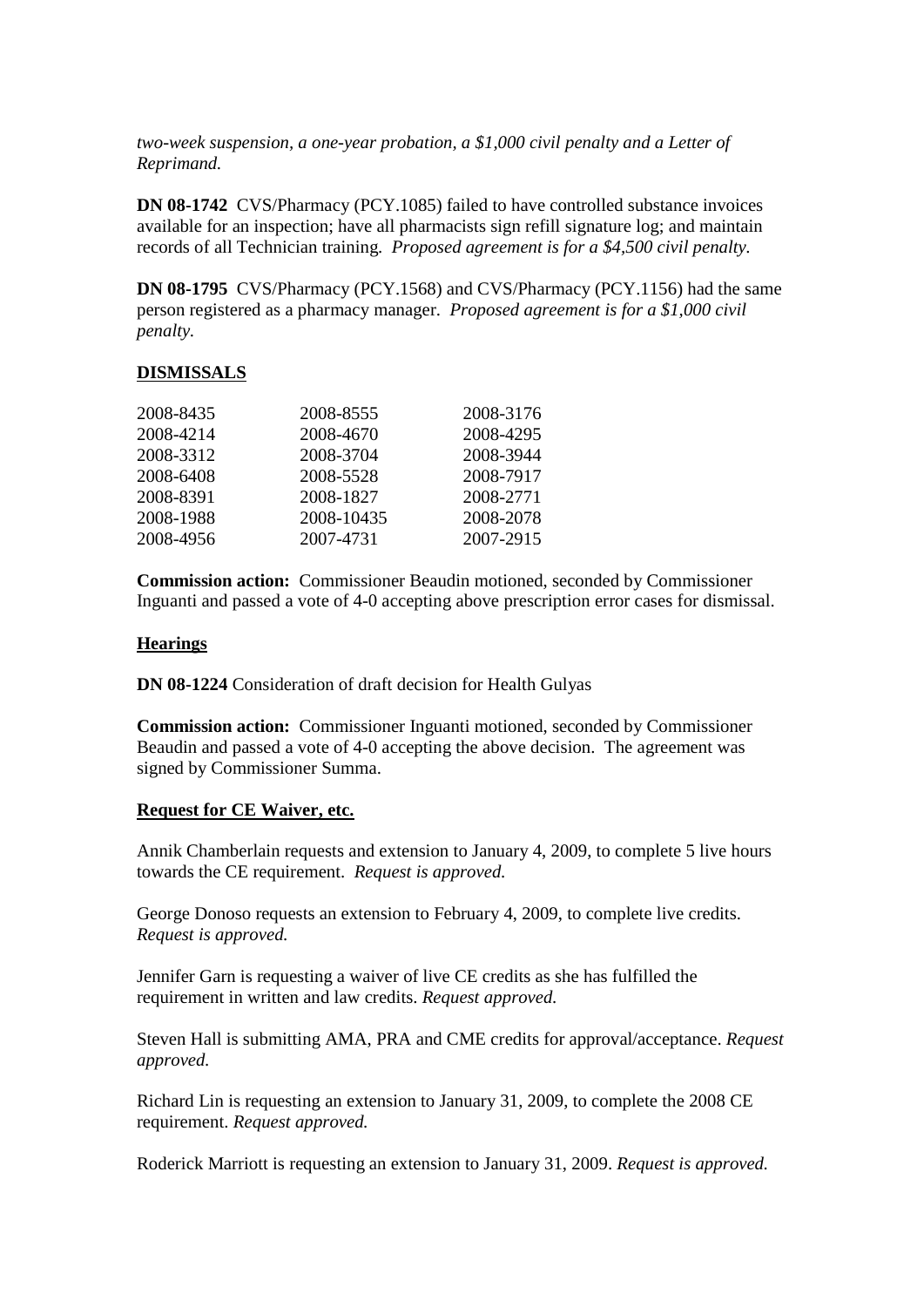Avril Sanz is requesting an extension to February 5, 2009 to complete 5 live hours. *Request is approved.*

Adil Shalhout is requesting a waiver of 5 live credits for 2008. He has completed the requirement in written hours due to his hearing impairment. *Request approved.*

Sarah Thompson requests an extension to January 31, 2009, to complete the 2008 CE requirement. *Request approved.*

### **Request for CE Program Approval**

"Pharmacogenomic Prevention of Adverse Drug Reactions" March 26, 2009 12 – 1 p.m. Contact: Elizabeth Udeh Hartford Hospital, 200 Retreat Avenue, Hartford, CT *Approved*

"1<sup>st</sup> Meds: Mass Dispensing to Critical Staff and First Responders" May 19, 2009 9 a.m. to 1 p.m. Contact: Diana Yassanye Milford Health Department, 82 New Haven Avenue, Milford, CT *Approved for 4 hours*

"Dispensing Forms: A Functional Exercise…" March 12, 2009 6:30 – 8 p.m. Contact: Diana Yassanye Milford Health Department, 82 New Haven Avenue, Milford, CT *Approved for 1.5 hours*

**Commission action:** Commissioner Beaudin motioned, seconded by Commissioner Goodmaster and passed a vote of 4-0 approving the above CE programs and waivers.

#### **Miscellaneous**

Collaborative Practice Overview: Report was submitted to DCP Commissioner for execution to proper persons.

Protocol for cancellations due to weather – notice will be sent by Board Administrator via e-mail 24 hours prior to meeting date.

Anita Mantese is requesting an extension of her temporary permit in order to take and pass the MPJE. *Request approved.*

Notice of Southington's Medication return program to take place on Saturday, April 25, 2009.

**Commission action:** Commissioner Beaudin motioned, seconded by Commissioner Inguanti and passed a vote of 4-0 approving extension of Anita Mantese's temporary permit..